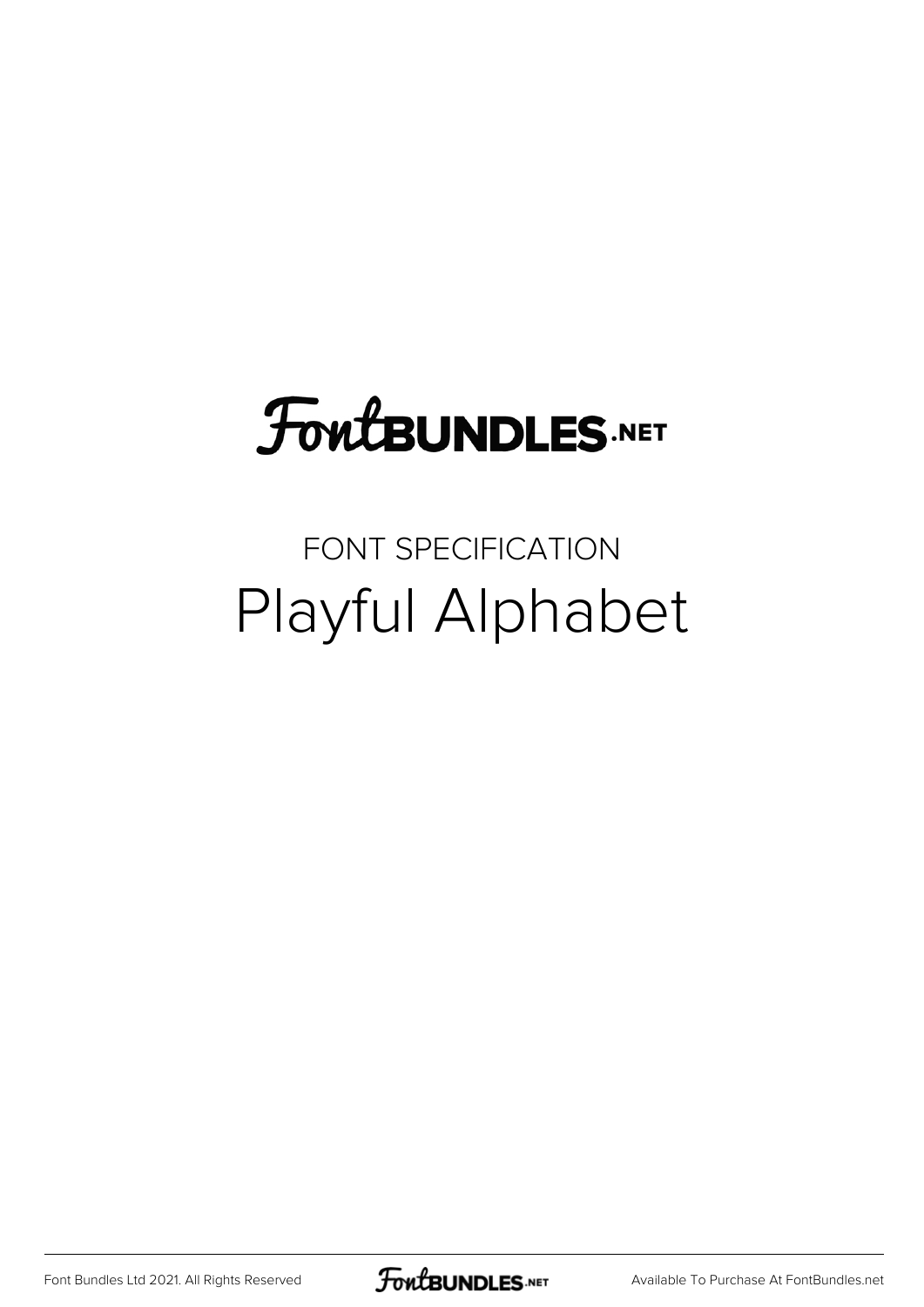#### PLAYFUL ALPHABET - Regular

**Uppercase Characters** 

## $PQRSTUVWXYZ$

Lowercase Characters

## ABCDEFGMIJKLMNOP Q R S T U V M X Y Z

**Numbers** 

### $0123456789$

**Punctuation and Symbols** 

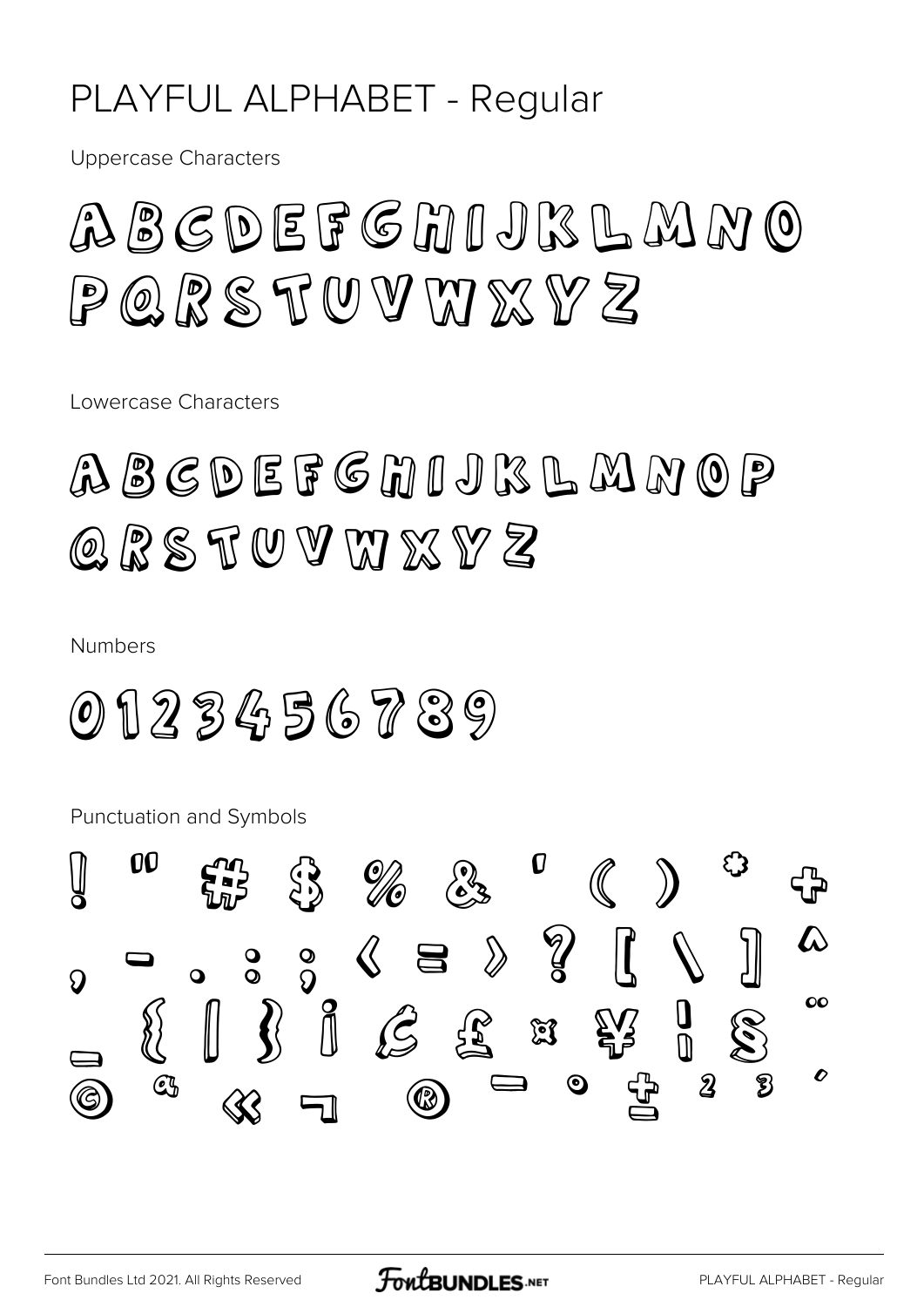

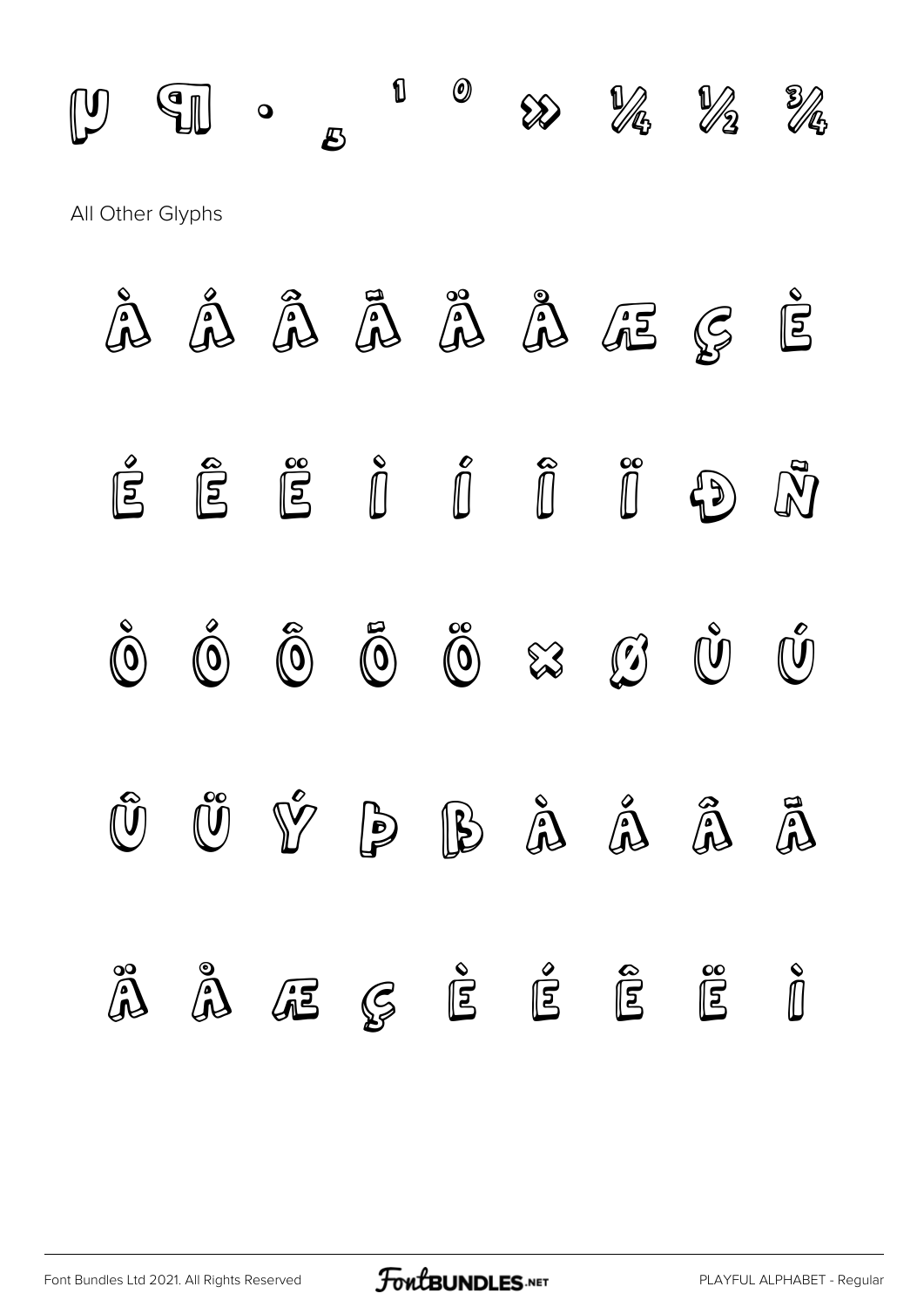

[Font Bundles Ltd 2021. All Rights Reserved](https://fontbundles.net/) **FoutBUNDLES.NET** [PLAYFUL ALPHABET - Regular](https://fontbundles.net/)